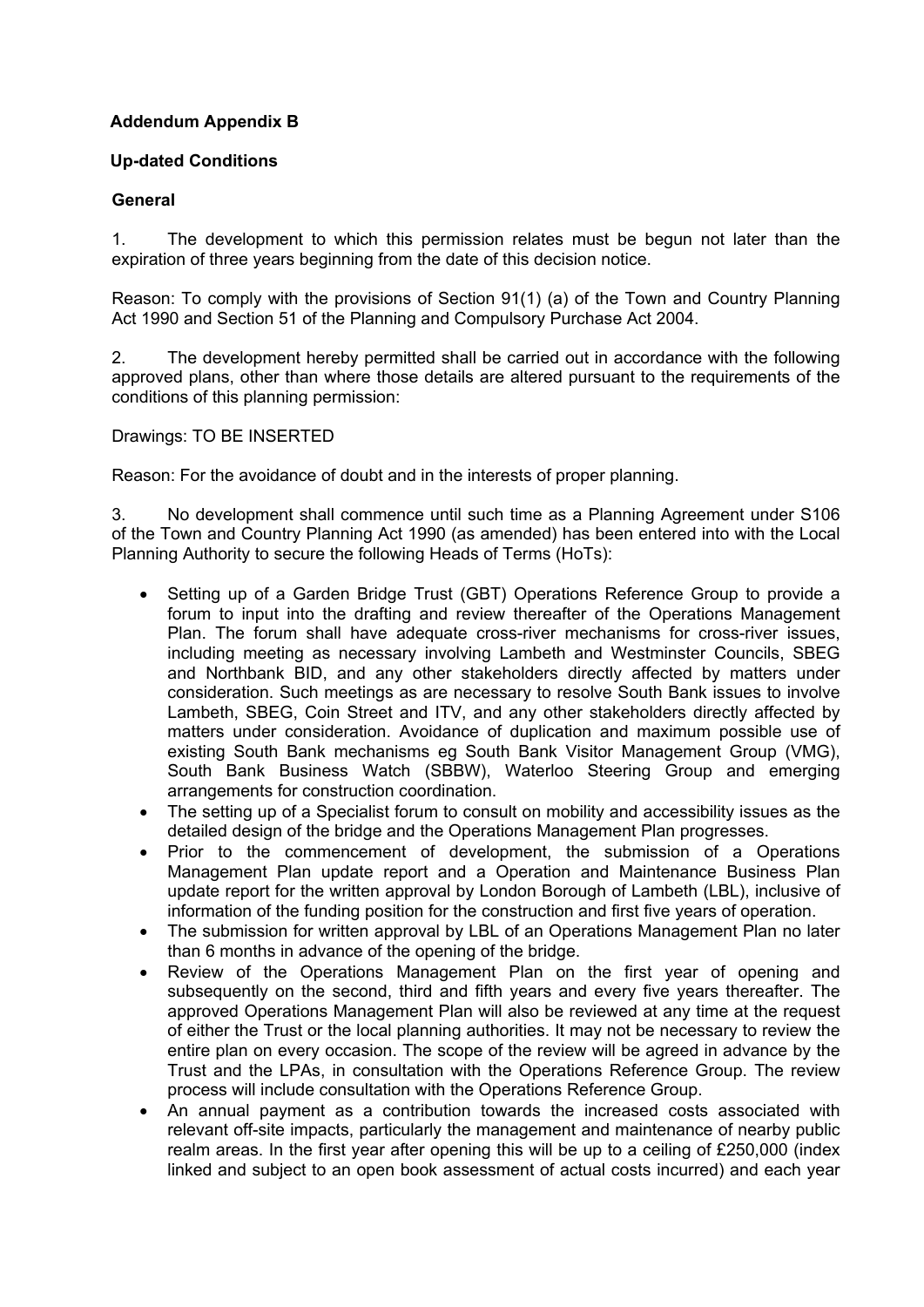thereafter it will be a sum to be agreed based on the actual impacts derived from monitoring during the previous year.

- Local Labour in Construction Commitments: Promotion of opportunities for local residents through an Employment and Skills Plan (ESP) – further details to be confirmed at PAC.
- During the operational phase the Trust will work with LBL to develop a programme that offers local residents, including a proportion from priority groups, opportunities in the ongoing maintenance of the bridge and garden. LBL Officers will up-date Members of the progress of those discussions on the night of Committee.
- A contribution (tbc) to enable the map content of all local Legible London signs to be refreshed to show the new bridge.
- The submission (for Written Approval by the LPA) of details of the intended school outreach programme, including the establishment of a Youth Board prior to construction to provide local young people with an opportunity to input into the construction and operation of the bridge.
- Require the Trust to play a full role in the South Bank wide construction logistics mechanisms agreed and about to be implemented between SBEG, the VMG, Lambeth and other major South Bank developers.
- Appointment of a Construction liaison manager who would have a detailed understanding of the construction programme and both north and south banks issues. Joint sub-meetings from the main construction forums would be arranged where necessary. The Construction Liason Manager will full investigation of construction access and works from the river and will make best eandeavours to resist prolonged closure of the Queen's Walk and/or closure of Bernie Spain Gardens. Because of the sensitivities of noise, vibration and potential disturbance to adjoining users (especially ITV, National Theatre, Coin Street) there should be close stakeholder involvement in the working up of the detailed provisions for construction related conditions.
- Input into and coordination with the Coach Management Strategy for the South Bank.
- Input into and coordination with the Visitor Management Group for the South Bank.
- Prior to the commencement of construction, the Garden Bridge Trust will need to submit a Hostile Vehicle Management Strategy, details of which shall be implemented in advance of bridge opening.
- Public access to the bridge will be maintained, except outside of the agreed opening hours, at times of routine maintenance or when the bridge is closed for events of which there shall be no more than twelve events (days) per year (excluding any enforced closures such as the Thames Festival and New Year's Eve firework display and excluding routine maintenance). Westminster/ Lambeth will be notified no less than 4 weeks in advance of a closure with details of the closure notified to the public in advance. Public access to the bridge shall be free of charge except during events.
- The bridge will be known as The Garden Bridge, without the endorsement or addition of a sponsor's name.
- The securing of a travel plan, together with a financial contribution to enable the Council to monitor its operation and success.
- S106 Monitoring fee to enable the Council to appropriate monitor and resource its the overseeing of the S106 obligations.

Reason: Having regard to the full details of the planning application and to the provisions of the Development Plan, the requirements are (i) necessary to make the development acceptable in planning terms; (ii) directly related to the development; and (iii) fairly and reasonably related in scale and kind to the development.

## **Construction**

4. The construction of permanent structures shall not commence until a Garden Bridge and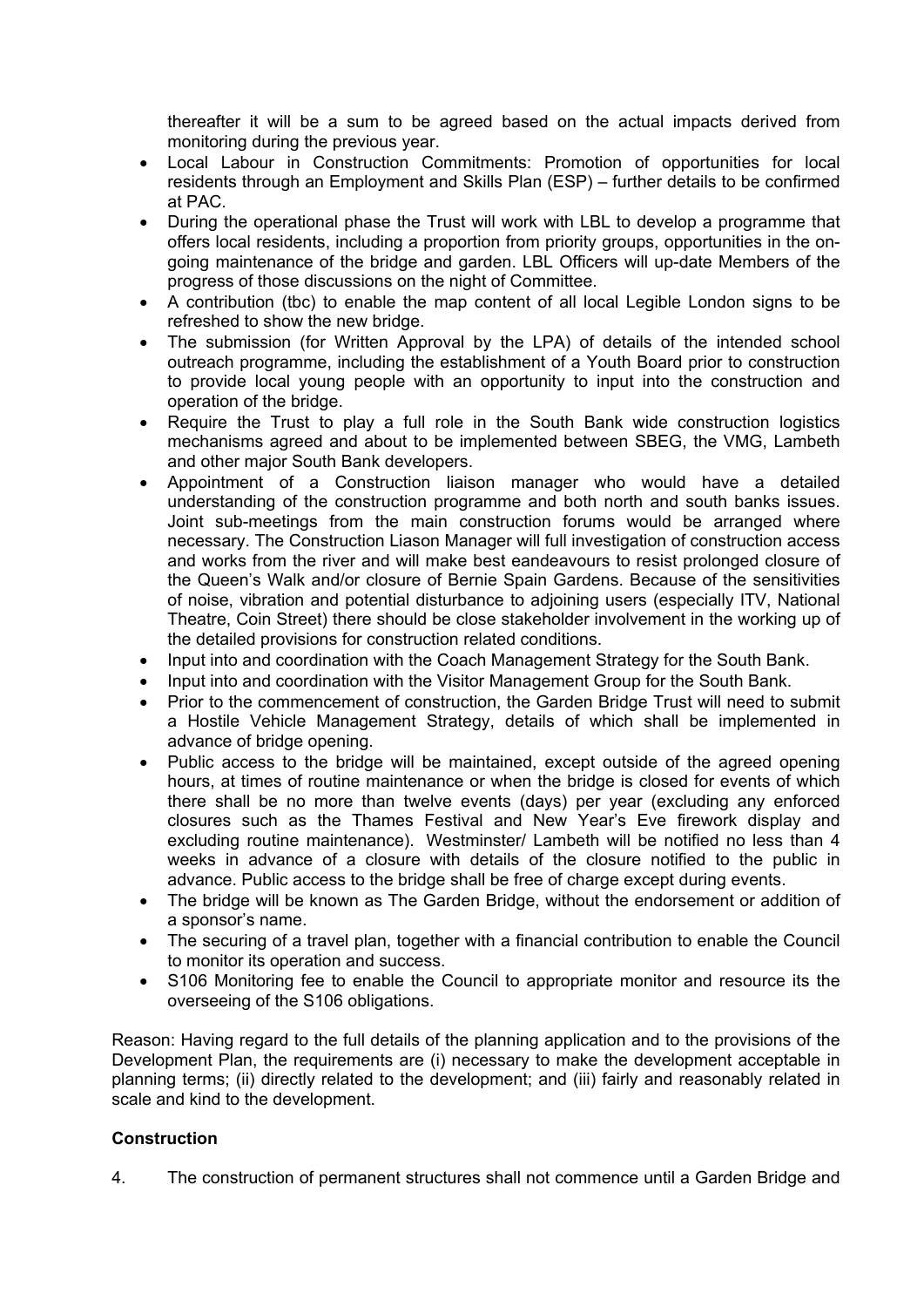Thames Tideway Tunnel (TTT) Collaborative Design Statement has been submitted to and approved in writing by the local planning authorities, following consultation with Thames Water Utilities Limited. The contents of the Design Statement shall include the following:

- A description of the scope of the Garden Bridge development, programme and construction details.
- Outline drawings, ground movement and structural calculations, and analysis of the physical interface between the Garden Bridge and Thames Tideway Tunnel works, including an assessment of any potential damage to either from predicted ground movement and from loading, overburden and unloading. This assessment should detail all likely scenarios in terms of the relative construction programmes, and should be consistent with the Thames Tideway Tunnel Guidance for developers.

The development shall be carried out in accordance with the approved details, unless otherwise agreed in writing by the local planning authorities following consultation with Thames Water Utilities Limited.

Reason: To ensure the two infrastructure projects are not compromised by the implementation of each other, in accordance with the Thames Water Utilities Limited (Thames Tideway Tunnel) Order 2014, the National Policy Statement for Waste Water (February 2012), London Plan Policy 5.14 and London Borough of Lambeth Core Strategy Policy S1.

5 Construction shall not commence until a Garden Bridge/Thames Tideway Tunnel (TTT) Construction Interface Plan has been submitted to and approved in writing by the local planning authority, following consultation with Thames Water Utilities Limited. The Plan shall include:

- Detailed construction programme identifying major construction phases and activities potentially affecting Thames Tideway Tunnel (including proposed river closures and suspension of navigation to vessels, proposed road and lane closures, and utility diversion works).
- An assessment of cumulative impacts including peak periods with existing road/river traffic and Thames Tideway Tunnel construction routes and proposals for mitigation.
- Details of the local and cumulative navigational risk assessments that are to be completed and proposals for mitigation.
- Details of the location of work sites and barge holding area and an assessment of potential effects and proposed mitigation for the Thames Tideway Tunnel sites at Victoria Embankment Foreshore and Blackfriars Bridge Foreshore
- Details regarding the operation and design of facilities for barging, barge holding areas and traffic management (and timing).

The development shall be carried out in accordance with the approved Construction Interface Plan, unless otherwise agreed in writing by the local planning authorities following consultation with Thames Water Utilities Limited.

Reason: To ensure the two infrastructure projects are not compromised by the implementation of each other, in accordance with the Thames Water Utilities Limited (Thames Tideway Tunnel) Order 2014, the National Policy Statement for Waste Water (February 2012), London Plan Policy 5.14, and London Borough of Lambeth Core Strategy Policy S1.

6 No works in the river (except investigative works) shall commence until a scheme to survey, monitor and address potential scour on both the bridge and flood defences has been submitted to, and approved by, the Local Planning Authority. The scheme should be produced in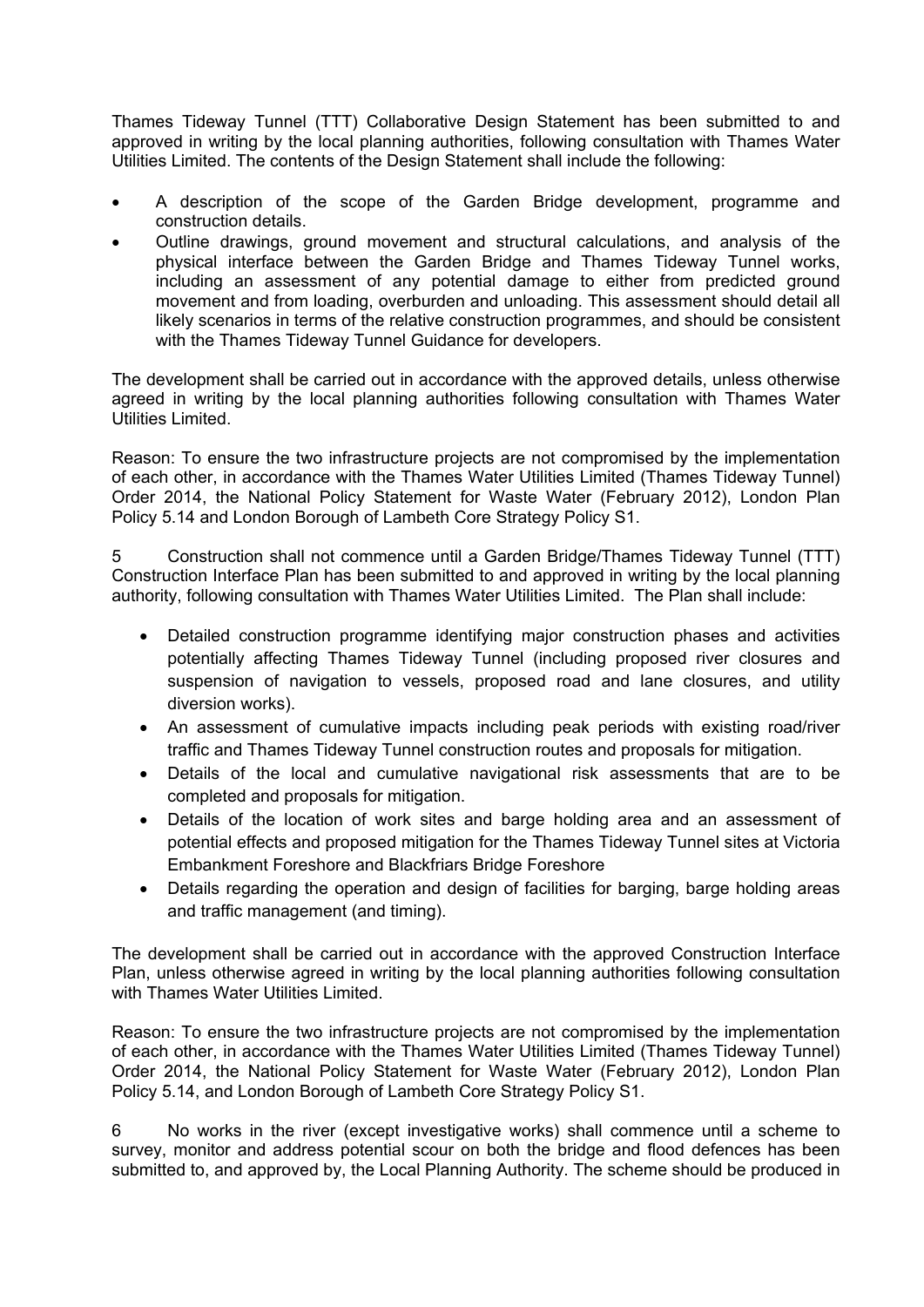consultation with key stakeholders including TWUL and include pre, during and post development survey and monitoring. The details of the scheme should include type, trigger levels and frequency of monitoring and details of planned remedial works. Any required remedial works identified as a result of monitoring works shall be completed within timeframes to be agreed in writing with the Local Planning Authority.

Reason: To reduce the impact of scour from undermining the structure of the bridge and defences, and to ensure that the Thames Tideway Tunnel and the Bridge are not compromised by the implementation of each other (Thames Water Utilities Limited (Thames Tideway Tunnel) Order 2014, the National Policy Statement for Waste Water (February 2012), London Plan Policy 5.14, and London Borough of Lambeth Core Strategy Policy S1).

[Note: The details submitted pursuant to this condition will be referred to Lambeth's Planning Applications Committee for a resolution]

7 No development shall commence until such time as a Construction Logistics Plan (CLP) for the project has been submitted to and approved in writing by the Local Planning Authority. The CLP shall demonstrate how the proposed construction has endeavoured to optimise use of the river, prevented prolonged closure of the Queen's Walk and minimised the use and associated closure of Bernie Spain Gardens. The development shall thereafter only be constructed in accordance with the Construction Logistics Plan.

Reason: To ensure that the Construction Logistics for the bridge minimise nuisance and disturbance in the interests of the amenities of adjoining occupiers and of the area generally, and to avoid hazard and obstruction to the public highway.

[Note: The details submitted pursuant to this condition will be referred to Lambeth's Planning Applications Committee for a resolution]

8 No development shall commence before full details of the proposed construction methodology, in the form of a 'Code of Construction Practice', has been submitted to and approved in writing by the local planning authority. The Code shall include details regarding: proposed coordination with other construction projects within the vicinity; the notification of neighbours with regard to specific works; advance notification of proposed road and footway closures that may or will be required; details regarding parking, deliveries, and storage; details regarding dust mitigation; details of measures to prevent the deposit of mud and debris on the public highway; and other measures to mitigate the impact of construction upon the amenity of the area and the function and safety of the highway network. No individual stages of the development process shall begin until provision has been made to accommodate all site operatives', visitors' and construction vehicles loading, off-loading, parking and turning within the site or otherwise during the construction period in accordance with the approved details. The details of the approved 'Code of Construction Practice' must be implemented and complied with for the duration of the construction process.

Reason: To ensure minimal nuisance or disturbance is caused to the detriment of the amenities of adjoining occupiers and of the area generally, and to avoid hazard and obstruction to the public highway. (Policies 7, 9 and 31 of the Saved Unitary Development Plan). [Note: The details submitted pursuant to this condition will be referred to Lambeth's Planning Applications Committee for a resolution]

9 No impact piling shall take place until a Piling Method Statement (detailing the location, depth and type of piling to be undertaken; the methodology and programme by which such piling will be carried out; and measures to prevent and minimise i) the potential for damage to subsurface sewerage infrastructure, ii) the impact on the migration and movement of fish in the River Thames and iii) the potential risks associated with the use of piling where contamination is an issue) has been submitted to and approved in writing by the Local Planning Authority. Any piling must be undertaken in accordance with the terms of the approved piling method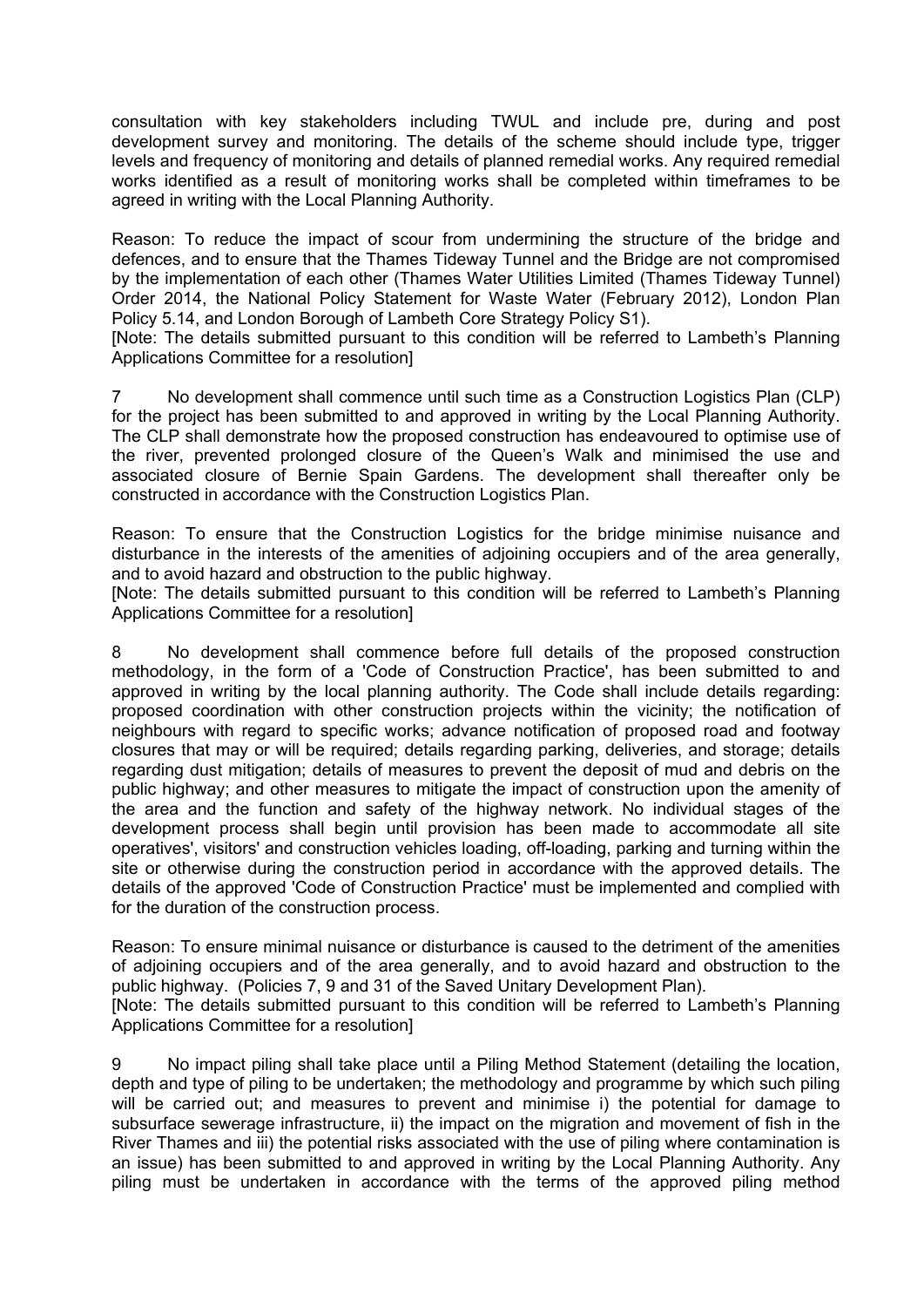statement.

Reason: To safeguard local underground sewerage utility infrastructure, to reduce the impact of piling works within the River Thames on the migration and movement of migratory fish species and to protect groundwater.

[Note: The details submitted pursuant to this condition will be referred to Lambeth's Planning Applications Committee for a resolution]

10 No development shall occur until such time as a Construction Noise and Vibration Mitigation Strategy has been submitted to and approved in writing by the Local Planning Authority. The Construction Noise and Vibration Mitigation Strategy shall thereafter be operated for the duration of the construction works.

Reason: To limit the disturbance to amenity of neighbouring land uses.

[Note: The details submitted pursuant to this condition will be referred to Lambeth's Planning Applications Committee for a resolution]

11 No development shall occur until such time as a Pedestrian/Cyclist Management Plan (pertaining to the construction phase of the development) has been submitted to and approved in writing by the Local Planning Authority. The Pedestrian/Cyclist Management Plan shall thereafter be operated for the duration of the construction works.

Reason: To ensure appropriate and safe management of pedestrians and cyclists during the construction phase of the bridge, particularly where closure or reduced capacity to the Queen's Walk is proposed.

[Note: The details submitted pursuant to this condition will be referred to Lambeth's Planning Applications Committee for a resolution]

12 Prior to the commencement of development hereby approved a plan showing the trees which are to be removed in relation to the final construction option shall be submitted to and approved in writing by the Local Planning Authority. The number of trees to be removed shall not exceed that set out for each construction option as detailed within Volume 3 Appendix 1 unless otherwise agreed in writing with the LPA.

Reason: To ensure the retention of, and avoid damage to, the retained trees on the site which represent an important visual amenity to the locality (Policies 31, 33, 38 and 39 of the Unitary Development Plan: Policies saved beyond 5th August 2010 and not superseded by the Local Development Framework Core Strategy January 2011 and Policies S1 and S9 of the Local Development Framework Core Strategy (January 2011)).

[Note: The details submitted pursuant to this condition will be referred to Lambeth's Planning Applications Committee for a resolution]

13 Prior to the commencement of the development hereby approved a Tree Protection Plan that accords with BS5837;2012 and relates to all retained trees on the site shall be submitted to and approved in writing by the Local Planning Authority shall be implemented in strict accordance with the approved details and put in place before any machinery, demolition, materials storage or development commences on the site.

Reason: To ensure the retention of, and avoid damage to, the retained trees on the site which represent an important visual amenity to the locality (Policies 31, 33, 38 and 39 of the Unitary Development Plan: Policies saved beyond 5th August 2010 and not superseded by the Local Development Framework Core Strategy January 2011 and Policies S1 and S9 of the Local Development Framework Core Strategy (January 2011)).

14 Prior to the commencement of the development hereby approved, an Arboricultural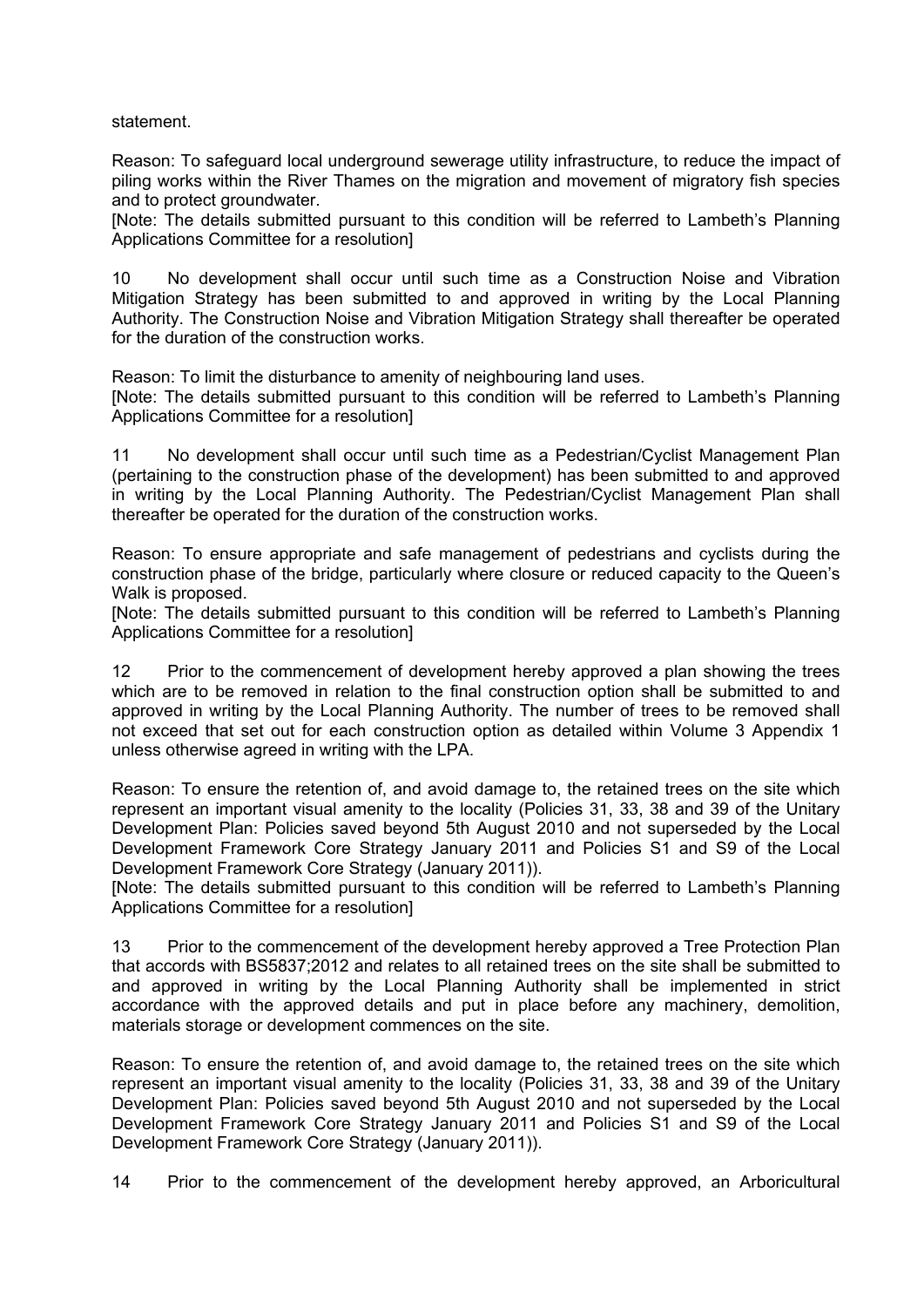Method Statement in accordance with BS5837;2012 relating to groundworks within the Root Protection Area of all retained trees that are affected by the development construction and details relating to Access Facilitation Pruning in accordance with BS5837:2012 shall be submitted to and agreed in writing by the Local Planning Authority. All tree work shall be carried out in accordance with BS3998:2010 and in line with current arboricultural best practice. The development shall thereafter be implemented in strict accordance with the approved details.

Reason: To ensure the retention of, and avoid damage to, the retained trees on the site which represent an important visual amenity to the locality (Policies 31, 33, 38 and 39 of the Unitary Development Plan: Policies saved beyond 5th August 2010 and not superseded by the Local Development Framework Core Strategy January 2011 and Policies S1 and S9 of the Local Development Framework Core Strategy (January 2011)).

15 All service and drainage routes shall be located outside of all retained tree root protection areas. A drawing showing that the confirmed routes are outside of the route protection areas shall be submitted to and approved in writing before any part of the development commences. The development shall thereafter be implemented in strict accordance with the approved details.

Reason: To ensure the retention of, and avoid damage to, the retained trees on the site which represent an important visual amenity to the locality (Policies 31, 33, 38 and 39 of the Unitary Development Plan: Policies saved beyond 5th August 2010 and not superseded by the Local Development Framework Core Strategy January 2011 and Policies S1 and S9 of the Local Development Framework Core Strategy (January 2011)).

16 Prior to the commencement of the development hereby approved, details of all Tree Protection Monitoring and Site Supervision (where arboricultural expertise is required) shall be submitted to and approved in writing by the Local Planning Authority. The development shall thereafter be implemented in strict accordance with the approved details.

Reason: To ensure the retention of, and avoid damage to, the retained trees on the site which represent an important visual amenity to the locality (Policies 31, 33, 38 and 39 of the Unitary Development Plan: Policies saved beyond 5th August 2010 and not superseded by the Local Development Framework Core Strategy January 2011 and Policies S1 and S9 of the Local Development Framework Core Strategy (January 2011)).

## **Bridge Design, Landscaping and Planting**

17 Prior to the installation of the relevant parts of the development of the bridge deck, full details of the following shall be submitted to and approved in writing by the Local Planning Authority:

- a. Details of lighting to include type, number, location, appearance and materials
- b. Details of seating
- c. Samples of hard landscaping

The bridge shall thereafter only be constructed in accordance with the approved details.

Reason: To ensure a high standard of design

18 Prior to any planting on the bridge a Landscape Management Strategy shall be submitted to and approved in writing by the Local Planning Authority. The Strategy shall include indicative species, planting specifications/programmes and management/maintenance schedules. Landscaping proposals should endeavour to include measures to promote, improve and protect local biodiversity, Opportunities to enhance and extend the ecological value of the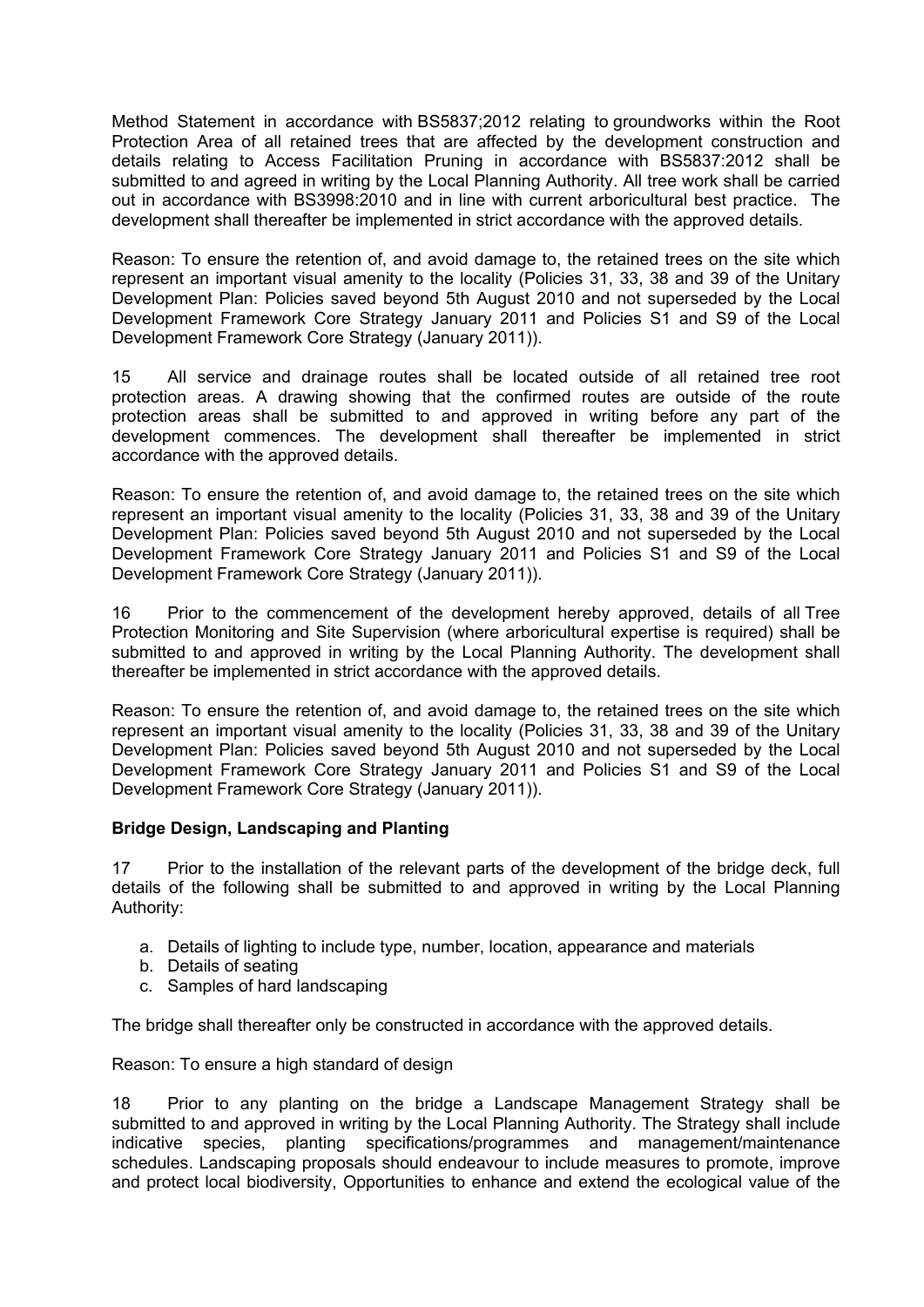River Thames Metropolitan Site of Importance for Nature Conservation and to enhance the overall horticultural, ecological and amenity value of the whole application site, should be considered in all proposals.

Reason: In order to introduce high quality soft landscaping onto the bridge in the interests of the ecological value of the site and to ensure a satisfactory landscaping of the site in the interests of visual amenity (Policy 39 of the Unitary Development Plan (2007): Policies saved beyond 5th August 2010 and not superseded by the Local Development Framework Core Strategy (2011) and Policy S9 of the Local Development Framework Core Strategy (2011) and Policy 5.3 of the London Plan (July 2011).

19 No invasive non-native species listed on the London Invasive Species Initiative's (LISI) species of concern list at the time of planting shall be planted on the bridge.

Reason: To prevent the spread of non-native invasive species.

20 The Tree heights on the Bridge shall not exceed the maximum tree height profiles as shown on page 62, figure 4.17 of the Design and Access Statement.

Reason: To limit the impacts of the development upon important riverscape views and upon the settings of important heritage assets.

## **South Landing Design/Use**

21 Prior to above ground works for the construction of the South Landing Podium, the following details shall be submitted to and approved in writing by the Local Planning Authroity:

- a. Schedule and samples of materials to be used in external elevations;
- b. Details of lift shaft, to include elevational drawings and 3D views;
- c. Details of shutters, to include elevations and sections;
- d. Details of metal screens within east, south and west elevation;
- e. Details of glazing, to include elevations and sections;
- f. Details of lighting, to include number, location, appearance and materials;
- g. Details of CCTV, to include number, location and method of concealment;
- h. Details of seating and refuse, to include location, appearance and materials;
- i. Samples of hard landscaping; and
- j. Full details of how the south elevation of the building, in particular how the podium building will address the adjacent ITV site and how the elevation could be amended/activated to respond to any future development proposals that may come forward for the adjacent site.

The South Landing podium Building shall thereafter only be constructed in accordance with the approved details.

Reason: To ensure a high quality of detailed design.

22 No occupation of the South Landing Building shall occur until a specification of all proposed hard and soft landscaping for the south bank landing area has been submitted to and approved in writing by the local planning authority. The specification shall include details of the quantity, size, species and position and the proposed time of planting of any trees and shrubs to be planted, together with an indication of how the integrate with the proposal in the long term with regard to their mature size and anticipated routine maintenance and protection. In addition all shrubs and hedges to be planted that are intended to achieve a significant size and presence in the landscape shall be similarly specified. All tree, shrub and hedge planting included within the above specification shall accord with BS3936:1992, BS4043:1989, BS4428:1989,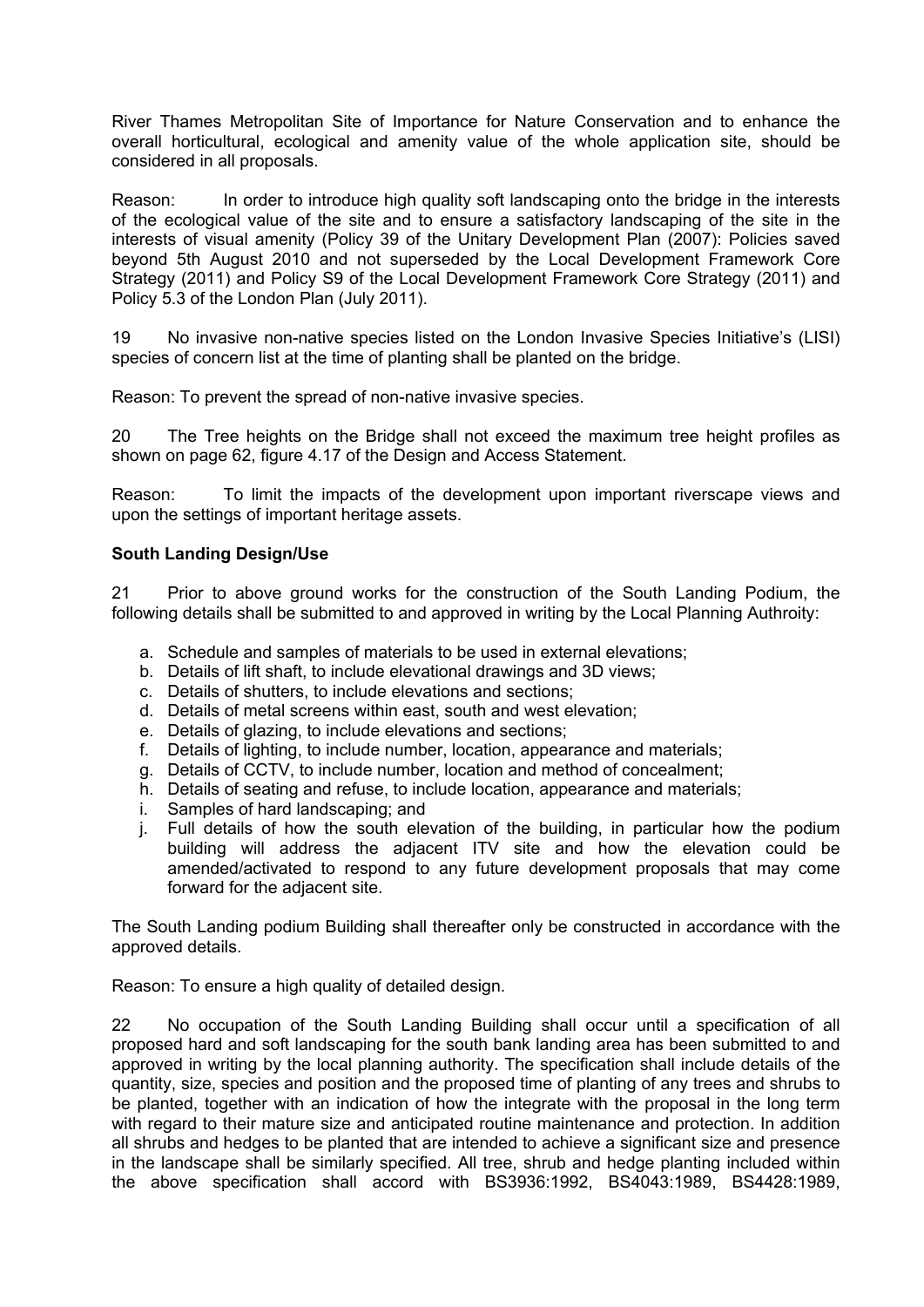BS8545:2014 and current Arboricultural best practice.

Reason: In order to introduce high quality soft landscaping in and around the site in the interests of the ecological value of the site and to ensure a satisfactory landscaping of the site in the interests of visual amenity (Policy 39 of the Unitary Development Plan (2007): Policies saved beyond 5th August 2010 and not superseded by the Local Development Framework Core Strategy (2011) and Policy S9 of the Local Development Framework Core Strategy (2011) and Policy 5.3 of the London Plan (July 2011).

23 Notwithstanding details shown on the approved plans, prior to the occupation of the south landing building plans showing the internal layout and use of each area of the building shall be submitted to and approved in writing by the local planning authority.

Reason: To ensure suitable control over the final design and use of the south landing building.

#### **Maintenance and Management**

24 No development works shall commence until such time as a Delivery and Servicing Plan has been submitted to and approved in writing by the Local Planning Authority. The bridge and the south landing building shall thereafter only operate in accordance with the approved Delivery and Servicing Plan unless otherwise agreed in writing with the Local Planning Authority.

Reason: In the interests of the amenity of the area and to prevent disruption and disturbance to the function and safety of the highway network.

[Note: The details submitted pursuant to this condition will be referred to Lambeth's Planning Applications Committee for a resolution]

25 No development works shall commence until such time as a Waste Management Plan (including details of the storage and disposal of waste cooking oil if relevant) has been submitted to and approved in writing by the Local Planning Authority. The bridge and the south landing building shall thereafter only operate in accordance with the approved Waste Management Plan unless otherwise agreed in writing with the Local Planning Authority.

Reason: In the interests of the amenity of the area and to prevent disruption and disturbance to the function and safety of the highway network.

[Note: The details submitted pursuant to this condition will be referred to Lambeth's Planning Applications Committee for a resolution]

26 Prior to the commencement of occupation of the relevant parts of the development, full details of a lighting strategy of all external communal amenity areas of the development shall be submitted to and approved in writing by the local planning authority. The approved lighting shall be installed in the relevant parts of the building before the development is first occupied, or in accordance with an agreed implementation strategy, and retained thereafter for the duration of the development in accordance with the approved details.

Reason: To ensure an appropriate standard of design (Policies 32, 33 and 39 of Lambeth's Unitary Development Plan and Policy S9 and PN2 of Lambeth's Core Strategy).

#### **Visitor Management**

27 The Garden Bridge shall not be open to members of the public until such time as a Signage and Wayfinding Strategy has been implemented in accordance with details which have first been submitted to and approved in writing by the Local Planning Authority.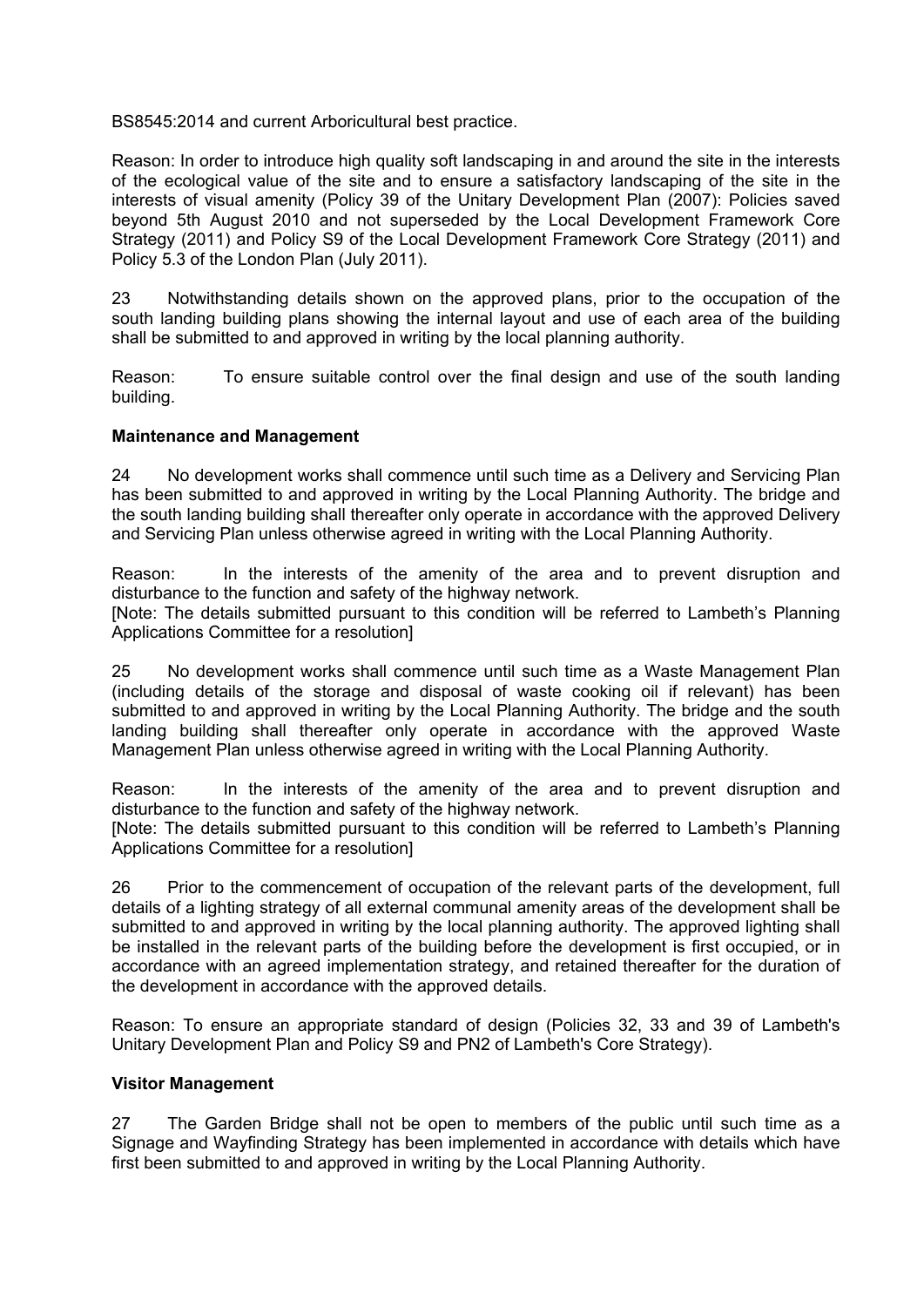Reason: To ensure the provision of appropriate signage and wayfinding at the site in the interests of visitor management.

28 The Garden Bridge shall not be open to members of the public until such time as a an Evacuation Plan for safe evacuation of the bridge has been submitted to and approved in writing by the local planning authority. The development shall be operated in accordance with the approved plan thereafter.

Reason: So that the Local Planning Authority's Emergency Planning department may be satisfied that safe access and egress is achievable and/or any emergency procedures are appropriate and achievable.

29 No development works shall commence until such time as a Coach and Taxi Management Plan has been submitted to and approved in writing by the local planning authority. The development shall be operated in accordance with the approved plan thereafter, unless otherwise agreed in writing with the Local Planning Authority.

Reason: To minimise the impacts of the development upon local amenity and the function and safety of the surrounding highway.

[Note: The details submitted pursuant to this condition will be referred to Lambeth's Planning Applications Committee for a resolution]

30 The Garden Bridge shall not be open to members of the public until such time as the cycle parking arrangements within the vicinity of the south landing have been provided in accordance with details which have first been submitted to and approved in writing by the Local Planning Authority.

Reason: To promote sustainable modes of transport to and from the bridge.

31 The Garden Bridge shall not be open to members of the public until such time as an Education and Interpretation Strategy has been implemented in accordance with details which have first been submitted to and approved in writing by the Local Planning Authority.

Reason: To ensure the provision of appropriate education and interpretation facilities at the site in the interests of visitor management.

## **Flood Risk and Drainage**

32 The development shall not be commenced until a monitoring plan to determine the impacts of the development in terms of loading upon the flood defences has been submitted and approved by the Local Planning Authority. The monitoring should include point position analysis to identify potential movement, trigger values and frequency monitoring. Any required remedial works identified as a result of monitoring works shall be completed prior to the first public opening of the bridge (or such other date or stage in development as may be agreed in writing with the Local Planning Authority).

Reason: To identify potential impacts of loading upon the flood defences of both the South Bank and to ensure that the proposed development does not have an adverse impact on the stability of the flood defences.

33 No development of the South Bank Building (except investigative works) shall commence until an investigation into the proposed piling for the south bank building and its impacts on the anchorages of south bank wall have been submitted to, and approved by, the Local Planning Authority.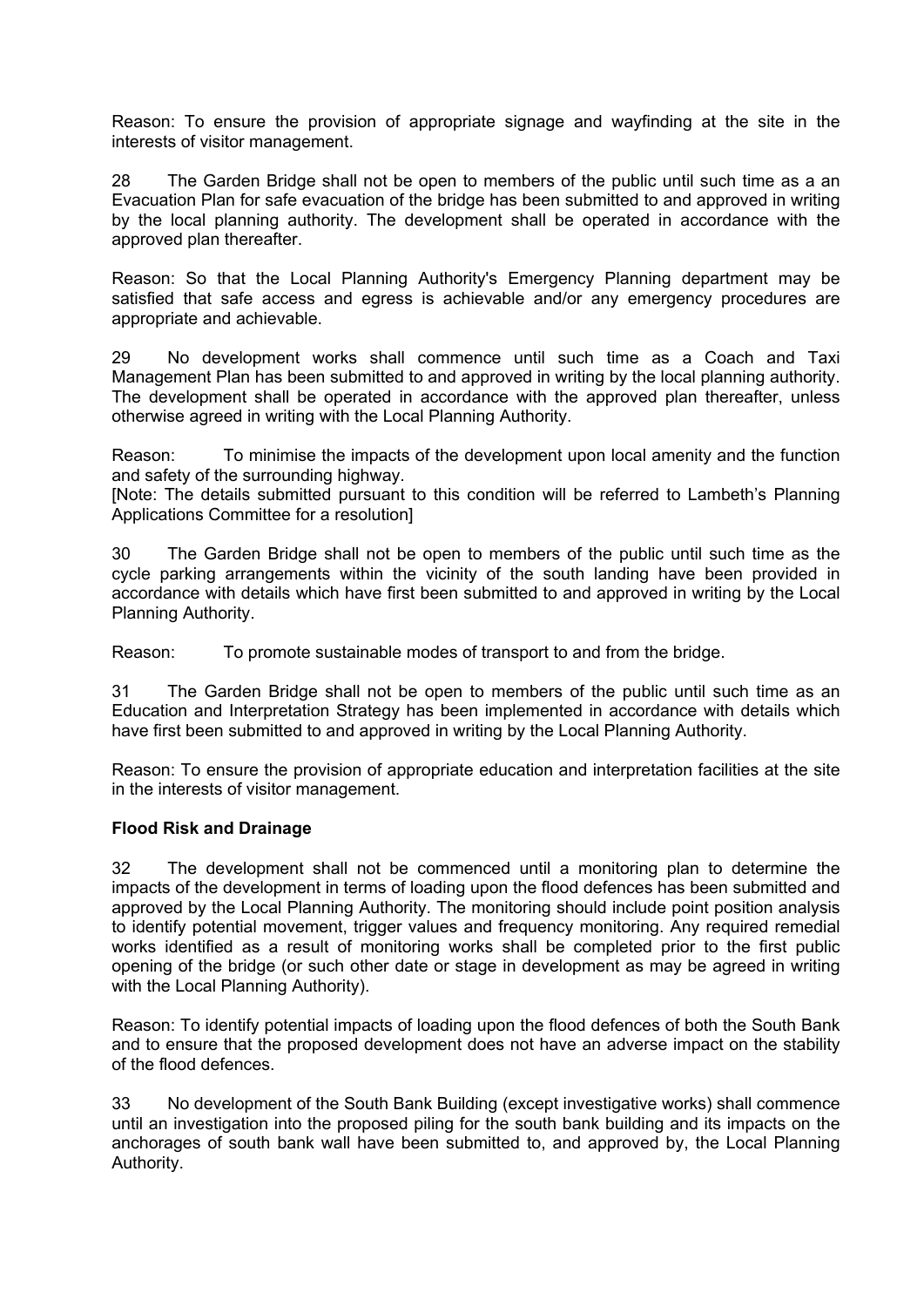Reason: To ensure the proposed new building does not impact upon the structural stability of the flood defences on the south bank.

34 No development (except investigative works) shall commence until ground investigations on anchor ties of the south bank have been conducted to determine the residual life of the South bank flood defence. If found to be in poor condition, further intrusion testing should be undertaken and a remediation plan submitted to and approved by the Local Planning Authority. Any required remedial works identified as a result of the ground investigations shall be completed prior to the first public opening of the bridge (or such other date or stage in development as may be agreed in writing with the Local Planning Authority).

Reason: To ensure that the flood defences in place below the proposed bridge are of suitable condition for the lifetime of the development.

35 No permanent structure shall be placed in the river until a surface water drainage scheme for the site based on sustainable drainage principles, where possible, and an assessment of the hydrological and hydro geological context of the development has been submitted to, and approved by, the Local Planning Authority. The surface water drainage strategy should seek to implement a SUDS hierarchy that reduces run off in accordance with the London Plan.

Reason: To reduce the impact of flooding both to and from the proposed development and third parties.

## **Archaeology**

36 A) No development shall take place until the developer has secured the implementation of a programme of archaeological mitigation in accordance with a Written Scheme of Investigation which has been submitted by the applicant and approved by the local planning authority in writing and a report on that mitigation has been submitted to and approved by the local planning authority in writing.

B) The development shall not be opened to the public until the site mitigation and post site work assessment has been completed in accordance with the programme set out in the Written Scheme of Investigation approved under Part (A), and the provision for analysis, publication and dissemination of the results and archive deposition has been secured.

Reason: Heritage assets of archaeological interest may survive on the site. The planning authority wishes to secure the provision of appropriate archaeological investigation, including the publication of results, in accordance with Section 12 of the NPPF, London Plan Policy 7.8 and Core Strategy Policy S9.

## **Designing/Managing Out Crime**

37 No development works shall commence until such time as a Counter Terrorism Strategy has been submitted to and approved in writing by the local planning authority. The development shall be operated in accordance with the approved Counter Terrorism Strategy thereafter, unless otherwise agreed in writing with the Local Planning Authority.

Reason: To ensure suitable provision of counter terrorism measures. [Note: The details submitted pursuant to this condition will be referred to Lambeth's Planning Applications Committee for a resolution]

38 Prior to opening of the bridge to the public, a Crime Prevention Statement shall be submitted to and approved in writing by the local planning authority. The strategy shall demonstrate how the development meets the relevant 'Secured by Design' standards, as per the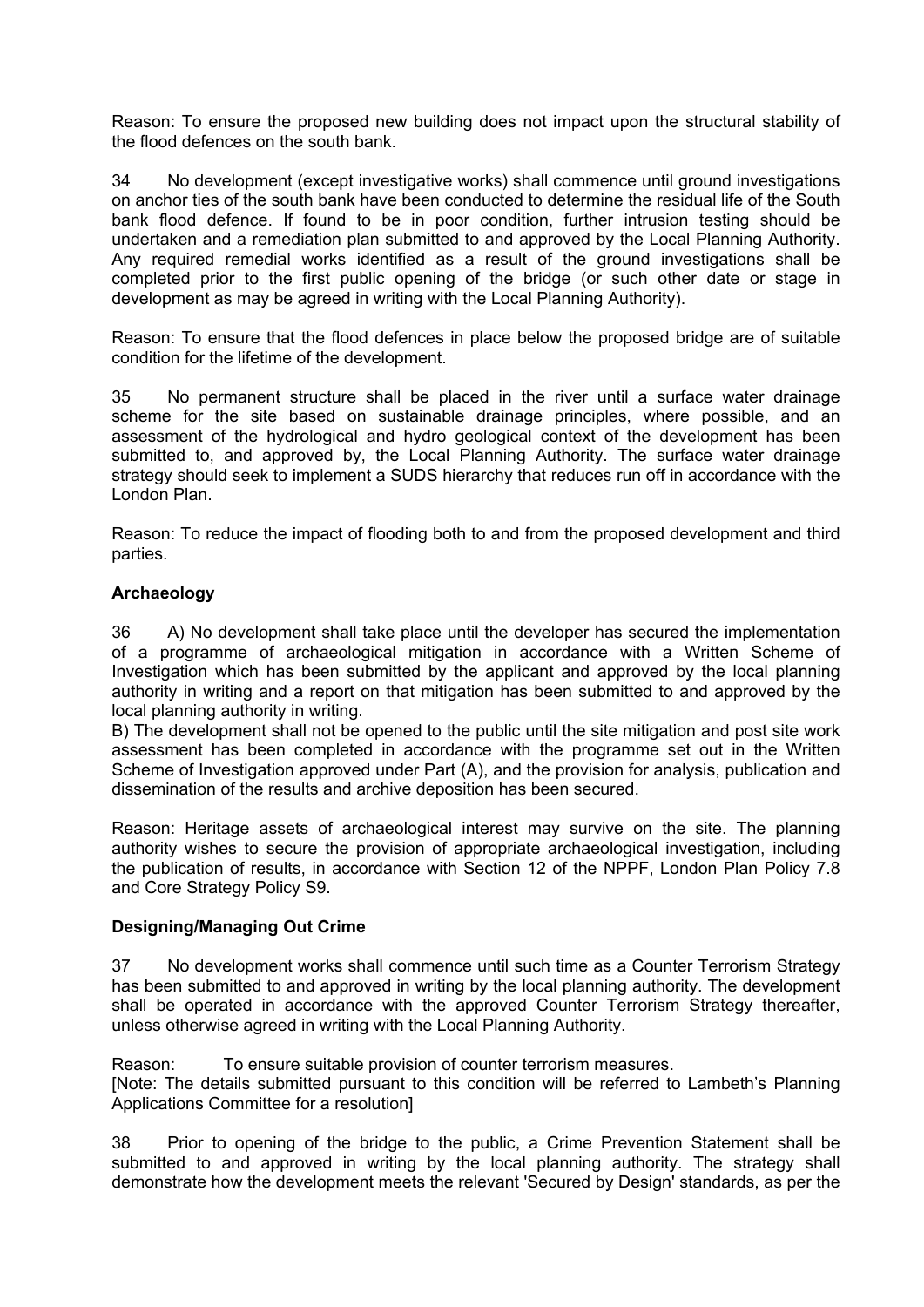commitments set out in the application submissions.

Reason: To ensure that satisfactory attention is given to security and community safety and to residential amenity in the vicinity (Policies 7 and 32 of Lambeth's Unitary Development Plan and Policy S9 of Lambeth's Core Strategy).

#### **Amenity**

39 Prior to the installation of services in the south landing building and lifts, full details of internal and external plant equipment and trunking, including building services plant, ventilation and filtration equipment and commercial kitchen exhaust ducting/ventilation, shall be submitted to and approved in writing by the local planning authority. All flues, ducting and other equipment shall be installed in accordance with the approved details prior to the use commencing on site and shall thereafter be maintained in accordance with the manufacturers' instructions.

Reason: To protect the amenities of the surrounding area (Policies 7 and 29 of Lambeth's Unitary Development Plan and Policy S2 of Lambeth's Core strategy).

40 Noise from any mechanical equipment or building services plant in the south landing building and liftsshall not exceed the background noise level when measured outside the window of the nearest noise sensitive or residential premises, when measured as a L90 dB(A) 1 hour.

Reason: To protect the amenities of future residential occupiers and the surrounding area (Policies 7 and 29 of Lambeth's Unitary Development Plan and Policy S2 of Lambeth's Core strategy).

## **Ecology**

41 Prior to commencement of works in the river, a dredging method statement shall be submitted to and approved in writing by the local planning authority. The scheme shall be carried out as approved. The dredging method statement shall include:

- Details of the dredging methods to be used
- A detailed plan of the dredge area and depth
- Details of the timing of dredging works planned (i.e. non-emergency) dredging work to avoid the period June-August

Reason: To prevent detrimental impact on ecology. Maintenance or capital dredging operations can have direct impacts on hydro-morphological characteristics and ecological status through removal of benthic habitats, altering flow regimes, smothering effects, release of contaminants bound up in sediments into the water column, and impacts on migratory fish.

42 Prior to commencement of any works on site, a suitable protocol for the protection of legally protected species present on site, or identified during construction, shall be submitted to and approved in writing by the Local Planning Authority. This must include: a) works relating to tree management or removal undertaken outside the annual bird nesting season (March - July) unless otherwise agreed in writing; and b) appropriate protocols to respond to any findings of active bird's nests or bat roosts on any buildings, walls or other structures affected by the development. Should any active nests or roosts be found, appropriate advice and remedial action must be sought and undertaken in full to prevent disturbance of nests, roosts or feeding sites, or to mitigate for any avoidable disturbance.

Reason: To ensure suitable protection to protected wildlife.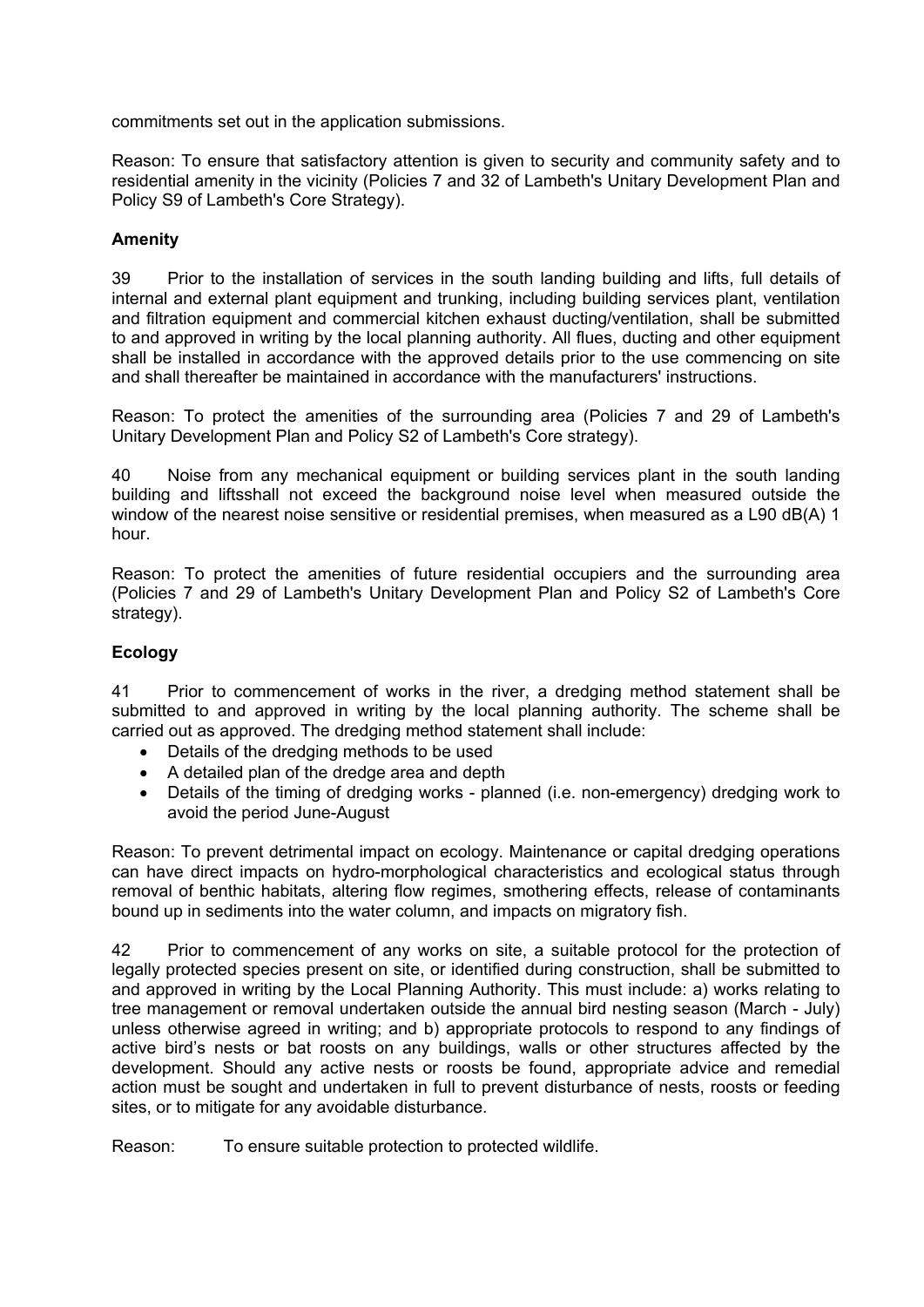## **Contamination**

43 Prior to the commencement of development approved by this planning permission (or such other date or stage in development as may be agreed in writing with the Local Planning Authority), the following components of a scheme to deal with the risks associated with contamination of the site shall each be submitted to and approved, in writing, by the local planning authority:

1) A preliminary risk assessment which has identified:

- all previous uses
- potential contaminants associated with those uses
- a conceptual model of the site indicating sources, pathways and receptors
- potentially unacceptable risks arising from contamination at the site.

2) A site investigation scheme, based on (1) to provide information for a detailed assessment of the risk to all receptors that may be affected, including those off site.

3) The results of the site investigation and detailed risk assessment referred to in (2) and, based on these, an options appraisal and remediation strategy giving full details of the remediation measures required and how they are to be undertaken.

4) A verification plan providing details of the data that will be collected in order to demonstrate that the works set out in the remediation strategy in (3) are complete and identifying any requirements for longer-term monitoring of pollutant linkages, maintenance and arrangements for contingency action.

Any changes to these components require the express consent of the local planning authority. The scheme shall be implemented as approved.

Reason: For the protection of controlled waters.

44 If during construction contamination not previously identified is found to be present at the site, works at the site of the contamination will cease (unless otherwise agreed in writing with the Local Planning Authority) until the developer has submitted, and obtained written approval from the Local Planning Authority for a remediation strategy detailing how this unsuspected contamination shall be dealt with. The remediation strategy shall be implemented as approved by the Local Planning Authority.

Reason: There is always the potential for unexpected contamination to be identified during development groundworks. We should be consulted should any contamination be identified that could present an unacceptable risk to Controlled Waters.

45 Prior to the first public opening of the bridge, a verification report demonstrating completion of the works set out in the approved remediation strategy and the effectiveness of the approved remediation strategy shall be submitted to and approved in writing by the local planning authority. The report shall include results of sampling and monitoring carried out in accordance with the approved verification plan to demonstrate that the site remediation criteria have been met. It shall also include any plan (a "long-term monitoring and maintenance plan") for longer-term monitoring of pollutant linkages, maintenance and arrangements for contingency action, as identified in the verification plan, if appropriate, and for the reporting of this to the local planning authority. Any long-term monitoring and maintenance plan shall be implemented as approved.

Reason: To confirm that any works associated with the mitigation of contamination at the site is suitably completed.

## **Additional Condition - Management**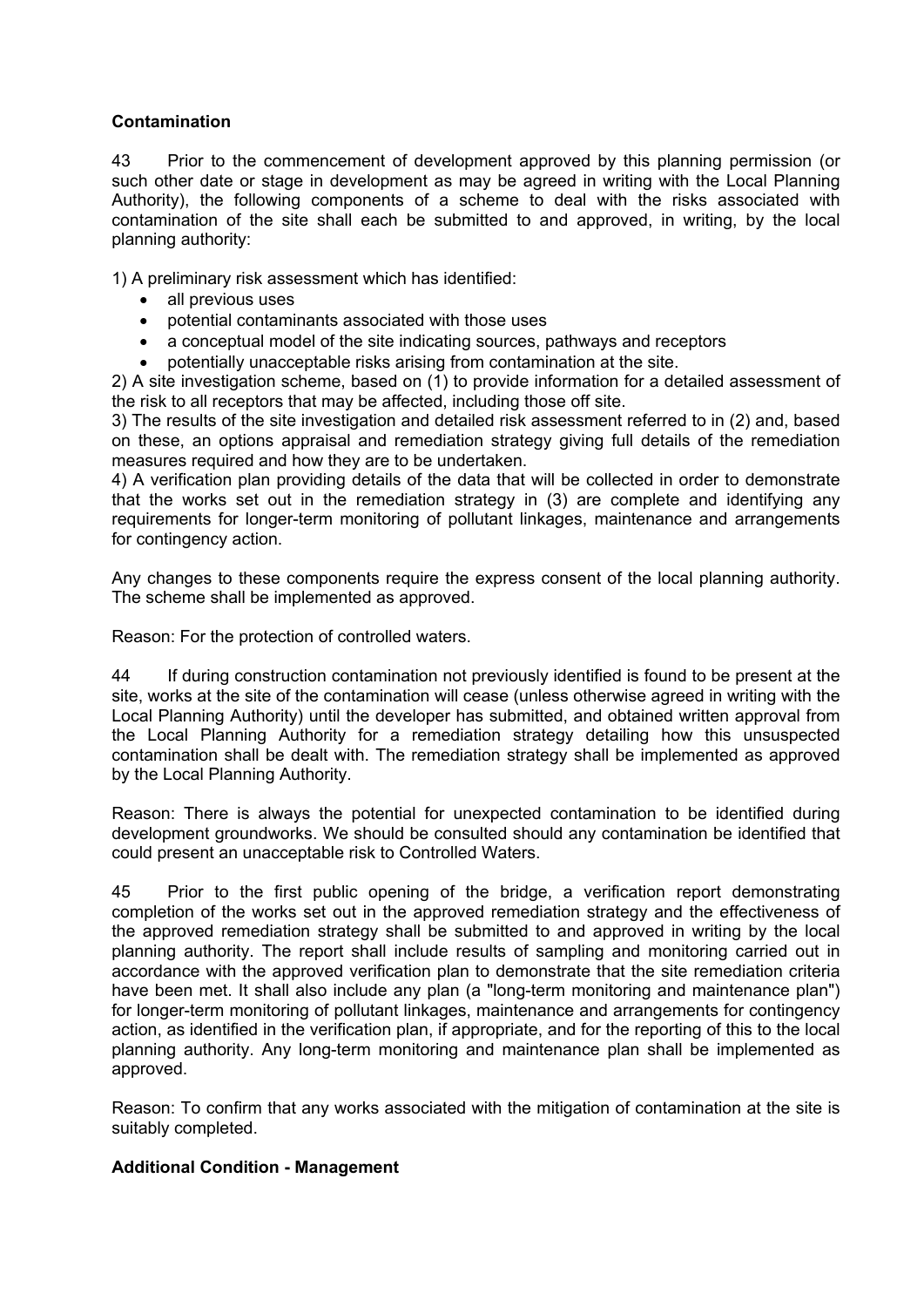46 No development works shall commence until such time as an 'Illegal Trading, Antisocial Behaviour, Crowd Control and General Enforcement Management Plan' has been submitted to and approved in writing by the Local Planning Authority. The Plan shall be inclusive of evidence about the skills and resources necessary for the management arrangements and the establishment of a high degree of cooperation and mutual understanding with other providers on the South Bank. The details approved in the Illegal Trading, Antisocial Behaviour, Crowd Control and General Enforcement Management Plan shall thereafter be fully reflected in the Operations Management Plan and the Operations and Maintenance Business Plan to be worked up and provided pursuant to condition 3 (the S106 Planning Agreement) of this planning permission.

Reason: To ensure early consideration and appropriate resourcing and coordination of important aspects of the on-going management and maintenance of the bridge. [Note: The details submitted pursuant to this condition will be referred to Lambeth's Planning Applications Committee for a resolution]

## **INFORMATIVES**

1 This decision letter does not convey an approval or consent which may be required under any enactment, by-law, order or regulation, other than Section 57 of the Town and Country Planning Act 1990.

2 You are advised that this consent is without prejudice to any rights which may be enjoyed by any tenants/occupiers of the premises.

3 Your attention is drawn to the provisions of the Building Regulations, and related legislation which must be complied with to the satisfaction of the Council's Building Control **Officer** 

4 Your attention is drawn to Sections 4 and 7 of the Chronically Sick and Disabled Persons Act 1970 and the Code of Practice for Access for the Disabled to Buildings (B.S. 5810:1979) regarding the provision of means of access, parking facilities and sanitary conveniences for the needs of persons visiting, using or employed at the building or premises who are disabled.

5 You are advised of the necessity to consult the Council's Streetcare team within the Public Protection Division with regard to the provision of refuse storage and collection facilities.

6 You are advised that this permission does not authorise the display of advertisements at the premises and separate consent may be required from the Local Planning Authority under the Town and Country Planning (Control of Advertisements) Regulations 1992.

7 As soon as building work starts on the development, you must contact the Street Naming and Numbering Officer if you need to do the following:

- name a new street
- name a new or existing building
- apply new street numbers to a new or existing building

This will ensure that any changes are agreed with Lambeth Council before use, in accordance with the London Buildings Acts (Amendment) Act 1939 and the Local Government Act 1985. Although it is not essential, we also advise you to contact the Street Naming and Numbering Officer before applying new names or numbers to internal flats or units. Contact details are listed below.

Street Naming and Numbering Officer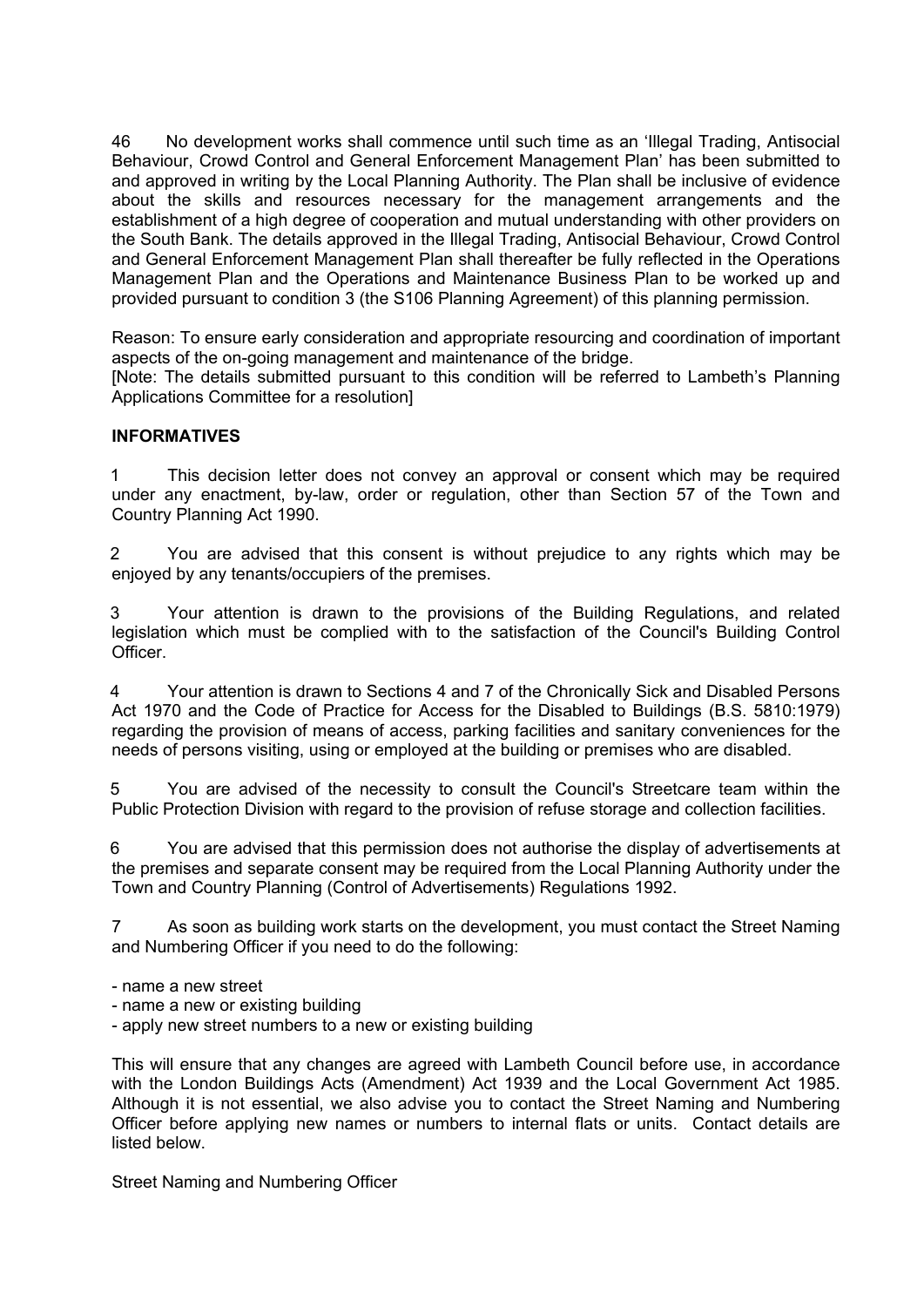e-mail: streetnn@lambeth.gov.uk tel: 020 7926 2283 fax: 020 7926 9104

8 Written schemes of investigation will need to be prepared and implemented by a suitably qualified archaeological practice in accordance with English Heritage Greater London Archaeology guidelines. They must be approved by the planning authority before any on-site development related activity occurs.

9 The Garden Bridge Trust project team are requested to establish and maintain ongoing dialogue with the Thames Tideway Tunnel project team from pre-construction through to commissioning of the Garden Bridge. This should include a Memorandum of Understanding between the parties, to set out agreed working processes and sharing of information.

10 Prior to the commencement of construction, The Garden Bridge Trust project team should enter into an Asset Protection Agreement with Thames Water Utilities Ltd, or the Infrastructure Provider if in place, which should include provisions to ensure that the development does not compromise the construction, operation or maintenance of the Thames Tideway Tunnel.

11 The applicant is advised to contact Thames Water Developer Services on 0845 850 2777 to discuss the details of the piling method statement.

12 Where a developer proposes to discharge groundwater into a public sewer, a groundwater discharge permit will be required. Groundwater discharges typically result from construction site dewatering, deep excavations, basement infiltration, borehole installation, testing and site remediation. Groundwater permit enquiries should be directed to Thames Water's Risk Management Team by telephoning 020 8507 4890 or by emailing wwqriskmanagement@thameswater.co.uk. Application forms should be completed on line via www.thameswater.co.uk/wastewaterquality. Any discharge made without a permit is deemed illegal and may result in prosecution under the provisions of the Water Industry Act 1991.

13 Where possible, the lighting columns on the south landing podium should be reduced and their design requires a bespoke approach. Where possible CCTV fixtures should be reduced in number. Their concealment and integration also requires a bespoke approach.

14 The podium handrail should be changed from timber to bronze.

15 It is advised that the metal screen should not be standard mesh but should contain design interest.

16 As per the requirements of Thames Water, the monitoring and mitigation of scour should include, but not be limited to:

- i. Bathymetric Survey at intervals and over a reach to be agreed are to commence no less than one year in advance of construction and to extend throughout construction and for at least 6 months following the removal of all associated inriver construction works
- ii. Proposals for the monitoring of scour and accretion using the bathymetric survey results and any other monitoring methods that are deemed necessary by the statutory consultees, including the use of trigger levels.
- iii. The approach to mitigation in the event of scour and accretion reaching agreed trigger levels
- iv. The approach to any mitigation that require the placement or removal of any